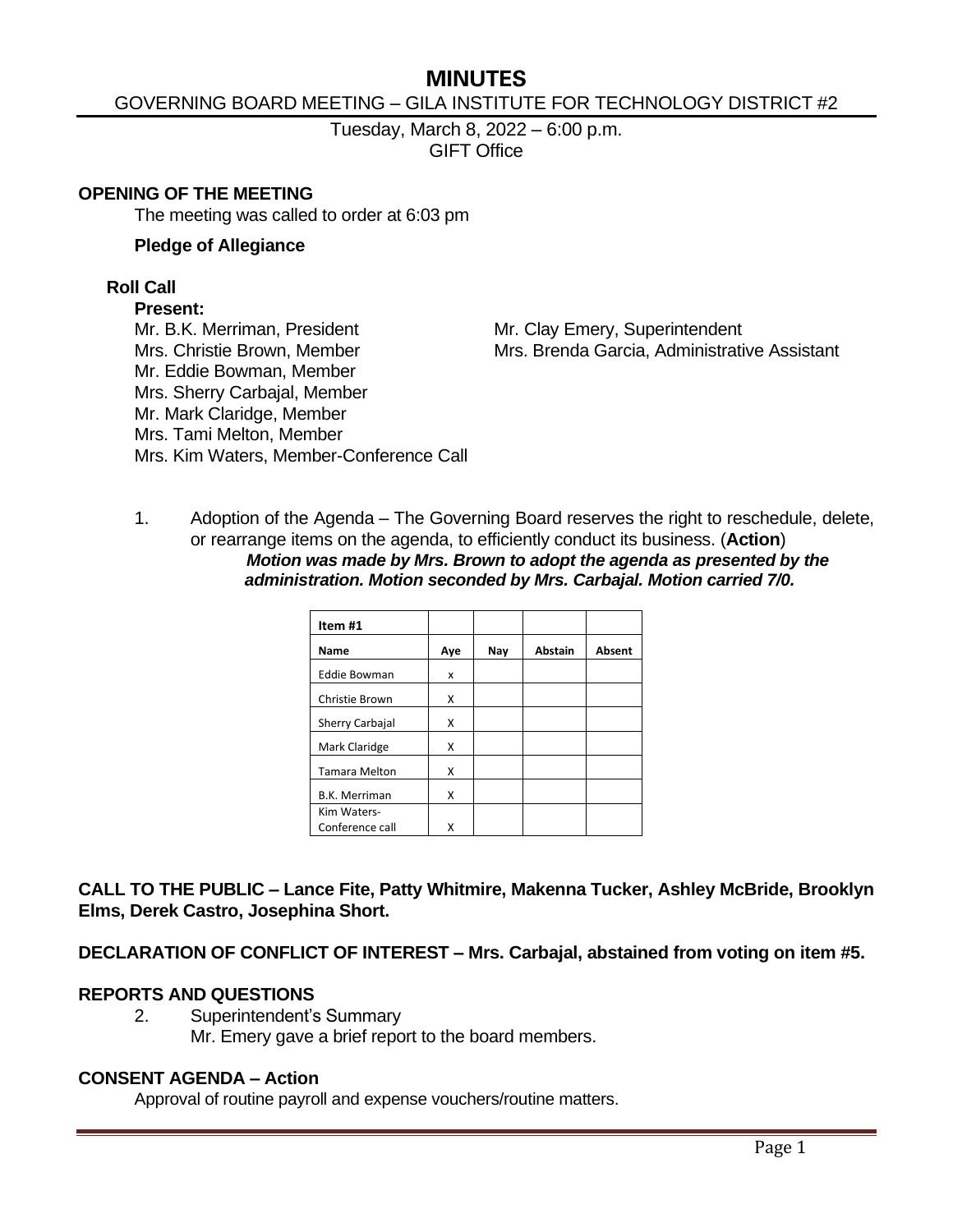- 3. Approval of Minutes of the February 8, 2022, regular meeting. Recommendation to approve/ratify financial matters**.**
	- A. Payroll and expense vouchers.
	- B. Cash balance reports.

*Motion made by Mrs. Carbajal to approve the consent agenda items as presented and to change Olga Carbajal to Olga Gomez on February 8, 2022, minutes. Motion seconded by Mr. Claridge. Motion carried 7/0.*

| Item#3               |     |     |                |        |
|----------------------|-----|-----|----------------|--------|
| Name                 | Aye | Nay | <b>Abstain</b> | Absent |
| <b>Eddie Bowman</b>  | Χ   |     |                |        |
| Christie Brown       | x   |     |                |        |
| Sherry Carbajal      | x   |     |                |        |
| Mark Claridge        | x   |     |                |        |
| <b>Tamara Melton</b> | x   |     |                |        |
| <b>B.K. Merriman</b> | x   |     |                |        |
| Kim Waters-          |     |     |                |        |
| Conference call      | x   |     |                |        |

# **LEGAL/FINANCIAL**

# **New Business**

- 4. Board Training (Discussion Only) Training on Chapter 3 The legal structure of Arizona.
- 5. Discussion and approval of proposed additional funding for new construction program at Morenci High School at \$15,000/year for FY2022 and FY2023. **(Action) Motion made by Mr. Bowman to approve the proposed additional funding for new construction program at Morenci High School at \$15,000/year for FY 2022 and FY 2023. Motion seconded by Mrs. Brown. Mrs. Carbajal abstained. Motion carried 6/0.**

| Item #5              |     |     |                |        |
|----------------------|-----|-----|----------------|--------|
| Name                 | Aye | Nay | <b>Abstain</b> | Absent |
| <b>Eddie Bowman</b>  | x   |     |                |        |
| Christie Brown       | x   |     |                |        |
| Sherry Carbajal      |     |     | х              |        |
| Mark Claridge        | x   |     |                |        |
| <b>Tamara Melton</b> | x   |     |                |        |
| <b>B.K. Merriman</b> | Χ   |     |                |        |
| Kim Waters-          |     |     |                |        |
| Conference call      | x   |     |                |        |

6. Discussion of Salaries and Benefits for 2022-23 school year. **(Discussion Only) Mr. Emery gave summary about salaries and benefits.**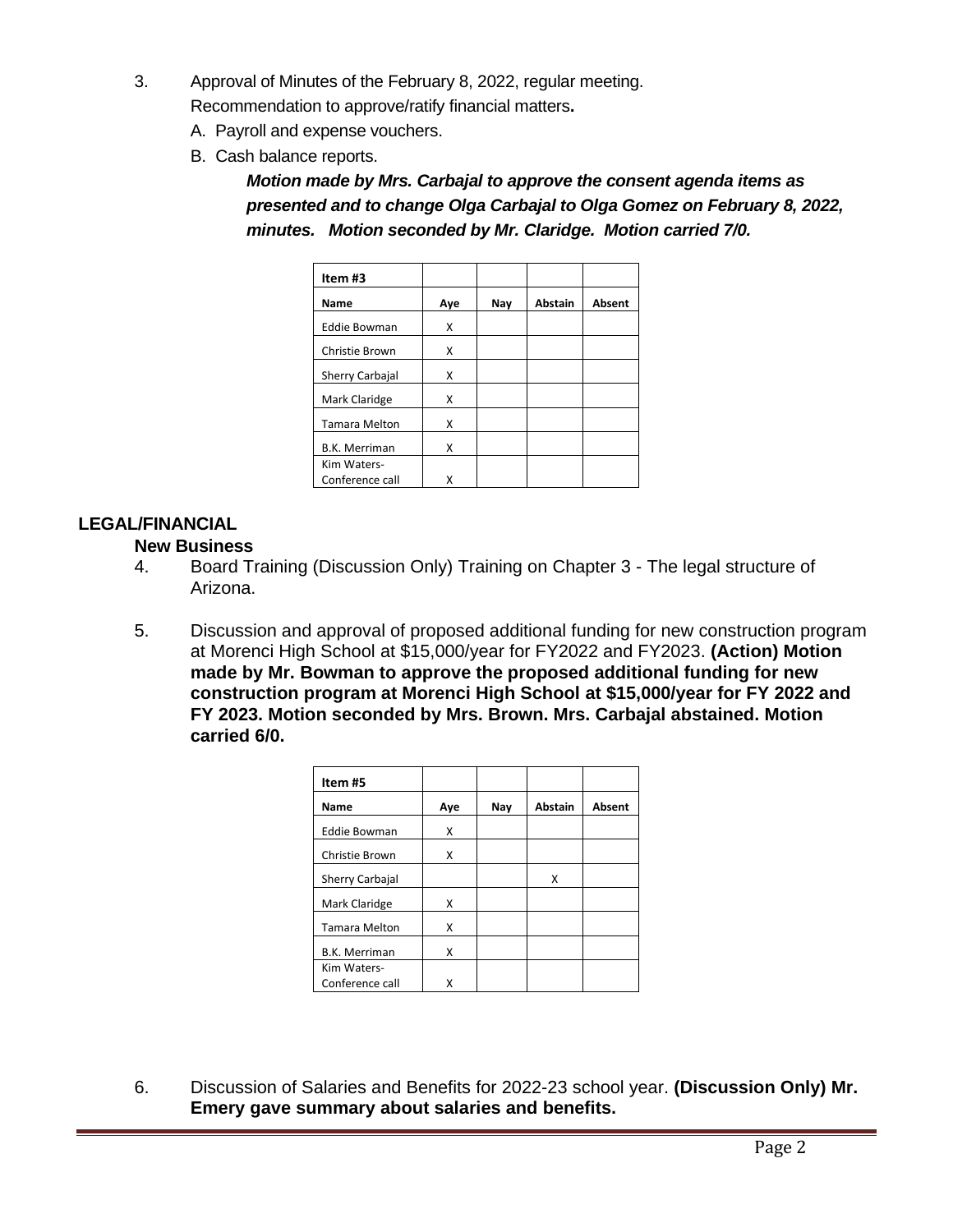7. Move to recess to executive session. **(Action)** *Motion made by Mr. Claridge to move to executive session. Motion seconded by Mrs. Carbajal. Motion carried 7/0.*

| Item#7               |     |     |                |        |
|----------------------|-----|-----|----------------|--------|
| Name                 | Aye | Nay | <b>Abstain</b> | Absent |
| <b>Eddie Bowman</b>  | x   |     |                |        |
| Christie Brown       | x   |     |                |        |
| Sherry Carbajal      | x   |     |                |        |
| Mark Claridge        | x   |     |                |        |
| <b>Tamara Melton</b> | x   |     |                |        |
| <b>B.K. Merriman</b> | x   |     |                |        |
| Kim Waters-          |     |     |                |        |
| Conference call      |     |     |                |        |

- 8. The Governing Board to meet in executive session pursuant to A.R.S. 38-1.03 (A) (1) to discuss district salaries. All persons present are hereby reminded that it is unlawful to disclose or otherwise divulge to any person who is not now present, other than a current member of the Board, anything that has transpired or has been discussed during this executive session. To do so is a violation of A.R.S. § 38-431.03 A.2, A.3.unless pursuant to a specific statutory exception.
- 9. Reconvene in open session. **(Action) Motion made by Mrs. Melton to reconvene in open session. Motion seconded by Mr. Claridge. Motion carried 7/0.**

| Item #9              |     |     |                |        |
|----------------------|-----|-----|----------------|--------|
| Name                 | Aye | Nay | <b>Abstain</b> | Absent |
| <b>Eddie Bowman</b>  | x   |     |                |        |
| Christie Brown       | x   |     |                |        |
| Sherry Carbajal      | X   |     |                |        |
| Mark Claridge        | x   |     |                |        |
| <b>Tamara Melton</b> | x   |     |                |        |
| <b>B.K. Merriman</b> | X   |     |                |        |
| Kim Waters-          |     |     |                |        |
| Conference call      | x   |     |                |        |

10. Discussion and possible action to approve district salaries. **(Action) Motion made by Mrs. Melton to increase Hourly Employee, Administrative Assistant to \$18.56 and Salaried Staff a 3% increase to the base with a 2% one-year inflation increase to be calculated from the new base and to be paid in two payments. Motion seconded by Mr. Claridge. Motion carried 7/0.**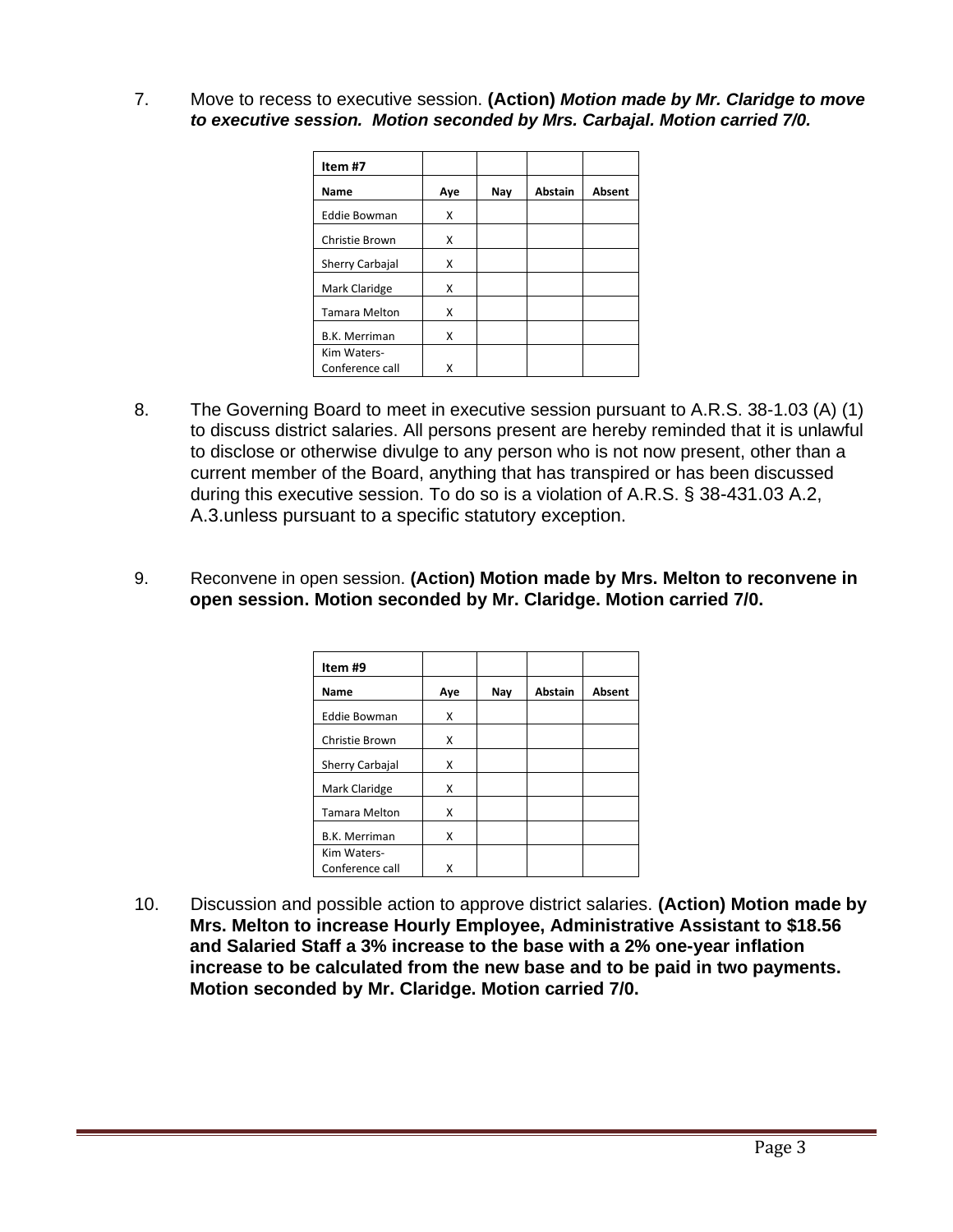| Item #10             |     |     |                |        |
|----------------------|-----|-----|----------------|--------|
| Name                 | Aye | Nay | <b>Abstain</b> | Absent |
| <b>Eddie Bowman</b>  | x   |     |                |        |
| Christie Brown       | x   |     |                |        |
| Sherry Carbajal      | x   |     |                |        |
| Mark Claridge        | x   |     |                |        |
| <b>Tamara Melton</b> | x   |     |                |        |
| <b>B.K. Merriman</b> | x   |     |                |        |
| Kim Waters-          |     |     |                |        |
| Conference call      | x   |     |                |        |

11. Discussion and possible action to approve insurance for GIFT employees. **(Action) Motion made by Mr. Bowman to approve insurance for GIFT employees. Motion seconded by Mrs. Brown. Motion carried 7/0.**

| Item #11             |     |     |                |        |
|----------------------|-----|-----|----------------|--------|
| Name                 | Aye | Nay | <b>Abstain</b> | Absent |
| <b>Eddie Bowman</b>  | X   |     |                |        |
| Christie Brown       | x   |     |                |        |
| Sherry Carbajal      | x   |     |                |        |
| Mark Claridge        | x   |     |                |        |
| <b>Tamara Melton</b> | Χ   |     |                |        |
| <b>B.K. Merriman</b> | x   |     |                |        |
| Kim Waters-          |     |     |                |        |
| Conference call      | x   |     |                |        |

12. Discussion and approval to select Valley Telecom Group as Internet Service provider. **(Action). Motion made by Mrs. Carbajal to approve Valley Telecom at 1 GB. Motion seconded by Mr. Claridge. Motion carried 7/0.**

| Item $#12$           |     |     |                |        |
|----------------------|-----|-----|----------------|--------|
| Name                 | Aye | Nay | <b>Abstain</b> | Absent |
| <b>Eddie Bowman</b>  | x   |     |                |        |
| Christie Brown       | x   |     |                |        |
| Sherry Carbajal      | x   |     |                |        |
| Mark Claridge        | x   |     |                |        |
| <b>Tamara Melton</b> | x   |     |                |        |
| <b>B.K. Merriman</b> | x   |     |                |        |
| Kim Waters-          |     |     |                |        |
| Conference call      | x   |     |                |        |